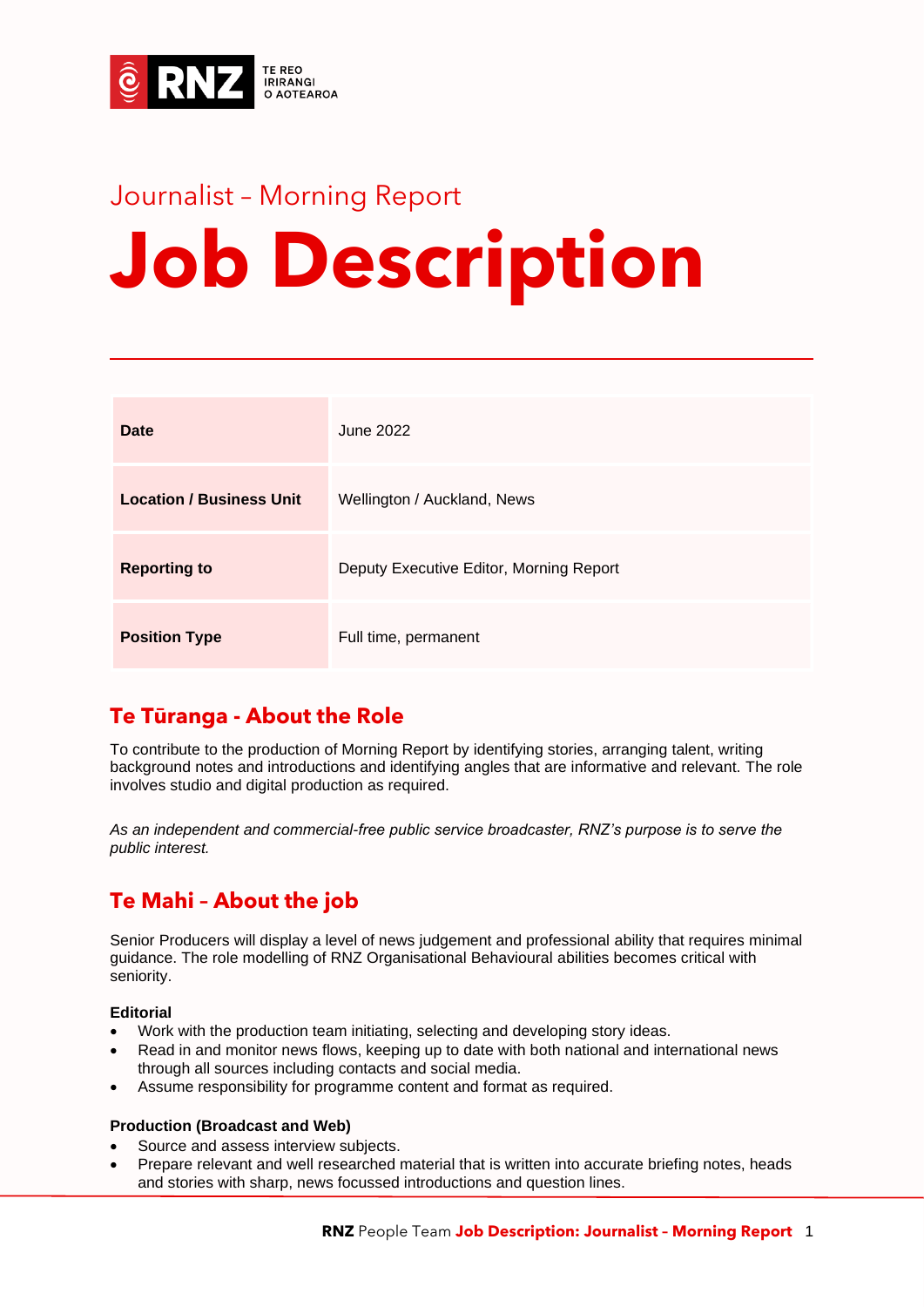- Produce material with good story angles and punchy headlines that are written to reflect the style of the programme.
- Edit pre-recorded interviews, identify relevant audio cuts and re-edit interviews when required.
- Maintain a diverse and relevant list of contacts for the programme.
- Be responsible for developing our storytelling across both radio and digital, using the inherent strengths of each platform to engage audiences.
- Maintain a multi-media focus, contributing to News' web and social media presence, as appropriate.

#### **General**

- Ensure all work is produced to deadlines, without compromising quality.
- Have an excellent understanding of media law.
- Develop and maintain strong relationships with all programme staff and work collaboratively with the team.
- Work across other parts of News as required.
- Collaborate and maintain effective liaison across News and with other parts of RNZ.
- Participate in the regular debriefs and reviews of the programme, particularly with respect to the programme objectives and planning, and willingly implement changes as directed.
- Undertake training and development as directed.
- Ensure any public representation maintains RNZ standards and builds on its reputation for independent, impartial and balanced journalism.
- Other tasks and assignments as may be required.

#### **Health and Safety**

- Take responsibility for own health and safety and that of others.
- Participate in any safety meetings etc. as required by RNZ.
- Comply with the Health & Safety policies and guidelines and complete responsibilities relating to the Health & Safety Business Plan.

#### **Emergency Management / Lifeline Utility Role**

• To maintain broadcast continuity in an emergency, you may be required to carry out other duties suited to your skills and experience. This may involve you being temporarily relocated to another RNZ site if required, usually in a major city.

#### **Organisational**

- Be aware of and adhere to RNZ's Policies, including the Editorial Policy, Social Media Policy, Dignity at Work Policy and Code of Conduct.
- Participate in promotions or awards which help promote RNZ's image and profile.
- Actively participate in and contribute to the development and achievement of own performance targets and the review of work priorities to achieve the organisation's goals and objectives.
- Act in a manner consistent with Equal Employment Opportunities principles and practices.

#### **Additional Responsibilities at D**

• Contribute to the professional development of less experienced Producers (Bands B & C) by providing guidelines and advice.

#### **Additional Responsibilities at E**

- Contribute significantly to the professional development of less experienced Producers (Bands B, C & D) providing guidelines and advice (Senior is expected to have more advanced coaching skills).
- Make editorial decisions regarding news value, style and taste.
- Apply extensive knowledge of media law appropriately.
- Role model RNZ Organisational Behavioural Competencies.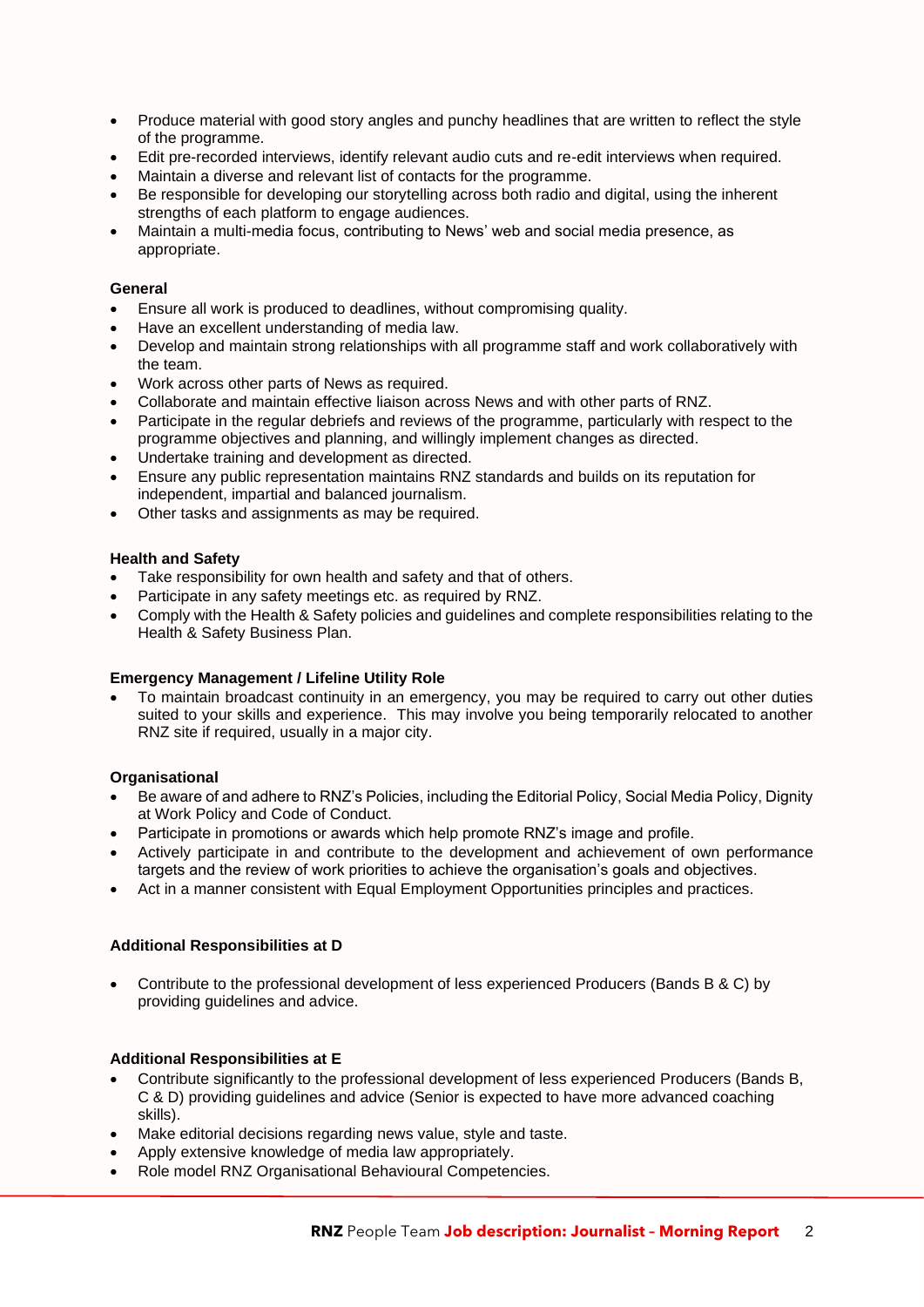#### **Management (E)**

- Ensure the Programme Editors are fully briefed and updated throughout each shift
- Deputise for Programme Editors or Executive Producer as required.

# **Ōu Pūkenga - About You**

| <b>Qualifications</b>             | Tertiary journalism qualification or qualification in relevant area<br>$\bullet$<br>is preferred or substantial production experience.                                                                                                                                                                                                                                                                                                                                                                                                                                                                                                                                                                                                                                                                                                                                                                                                                                                                  |  |
|-----------------------------------|---------------------------------------------------------------------------------------------------------------------------------------------------------------------------------------------------------------------------------------------------------------------------------------------------------------------------------------------------------------------------------------------------------------------------------------------------------------------------------------------------------------------------------------------------------------------------------------------------------------------------------------------------------------------------------------------------------------------------------------------------------------------------------------------------------------------------------------------------------------------------------------------------------------------------------------------------------------------------------------------------------|--|
| <b>Knowledge &amp; Experience</b> | <b>Effective working knowledge of:</b><br>National and international news and current affairs.<br>$\bullet$<br>Live production and presentation.<br>$\bullet$<br>Digital media and producing online content.<br>$\bullet$<br>New Zealand geography.<br>$\bullet$<br>RNZ style requirements and Editorial Policy, and media law.<br>$\bullet$<br>Broadcast journalism (desirable).<br>$\bullet$                                                                                                                                                                                                                                                                                                                                                                                                                                                                                                                                                                                                          |  |
| <b>Skills</b>                     | Proven ability to produce "live" programmes of a consistently<br>$\bullet$<br>high quality.<br>Ability to understand complex issues and convey this<br>$\bullet$<br>understanding in a concise and accurate way to our audience.<br>Ability to recognise the merits of spot news, as well as be able<br>$\bullet$<br>to understand complex issues.<br>Live production skills, including microphone and recording<br>$\bullet$<br>techniques, and the ability to organise radio interviews.<br>Audio editing skills.<br>$\bullet$<br>Field recording skills desirable.<br>$\bullet$<br>Web publishing skills desirable.<br>$\bullet$<br>Proven organisation and planning skills.<br>$\bullet$<br>Ability to communicate clearly and concisely with colleagues<br>$\bullet$<br>and superiors, as well as people externally.<br>Excellent relationship management skills.<br>$\bullet$<br>Effective networking with business, political, community, cultural<br>$\bullet$<br>and other groups as required. |  |
| <b>Competencies</b>               | Leadership and Teamwork<br>$\bullet$<br><b>Strategic Capability</b><br><b>Managing Self</b><br>$\bullet$<br><b>Outcome Driven</b><br>Management<br><b>Building and Maintaining Relationships</b><br>Personal Attributes:<br>Ability to work under pressure and meet deadlines.<br>The ability to express ideas clearly and persuasively.                                                                                                                                                                                                                                                                                                                                                                                                                                                                                                                                                                                                                                                                |  |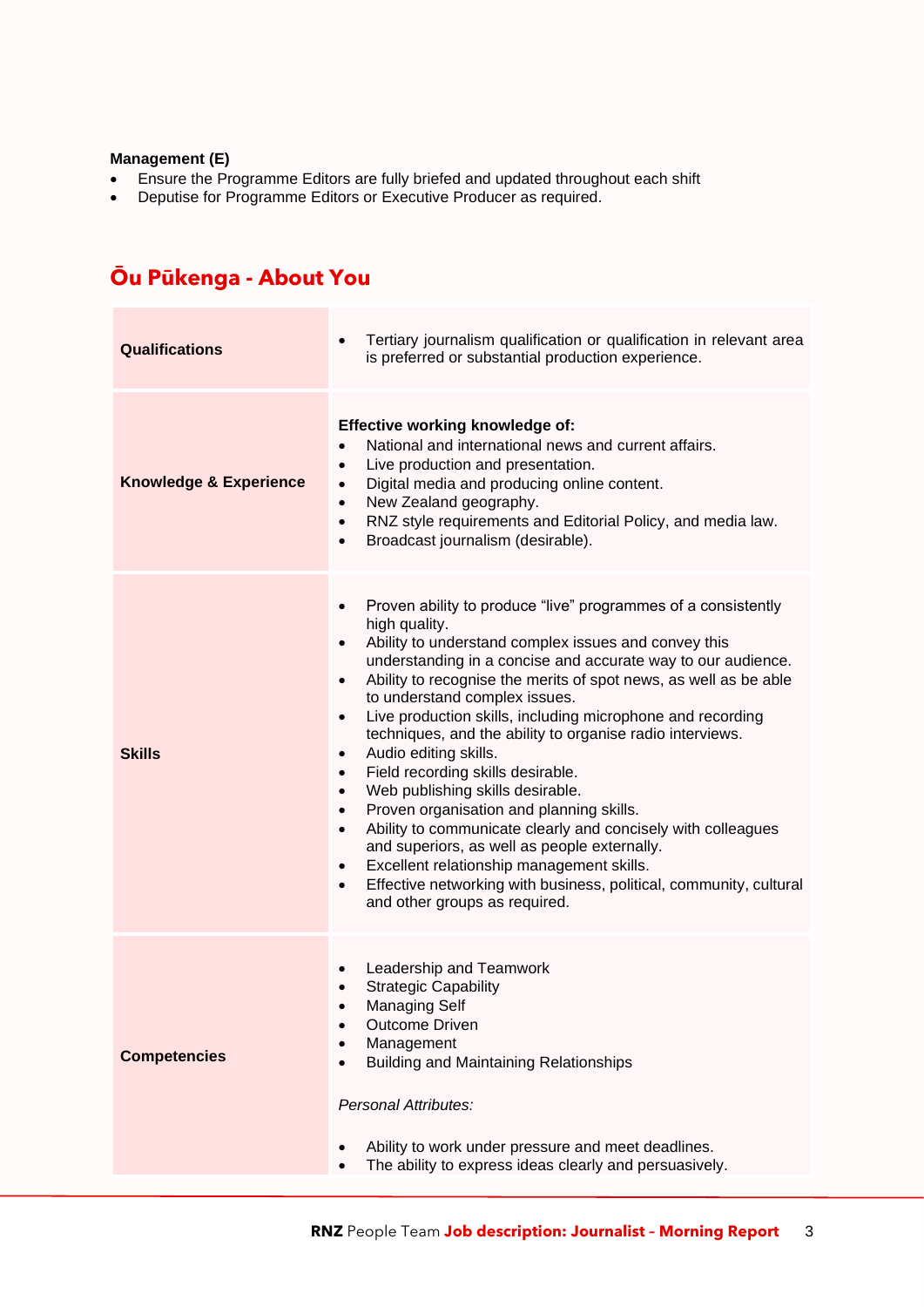- Be able and willing to work rotating shifts including early morning, afternoon / evening and overnight shifts.
- Able to perform reporting and processing duties to a good level.
- Commitment to producing a consistently high standard of product.
- Collaborative team player.
- Recognises the value of cultural and community diversity.
- Quickly adapts to need for change, is flexible in approach.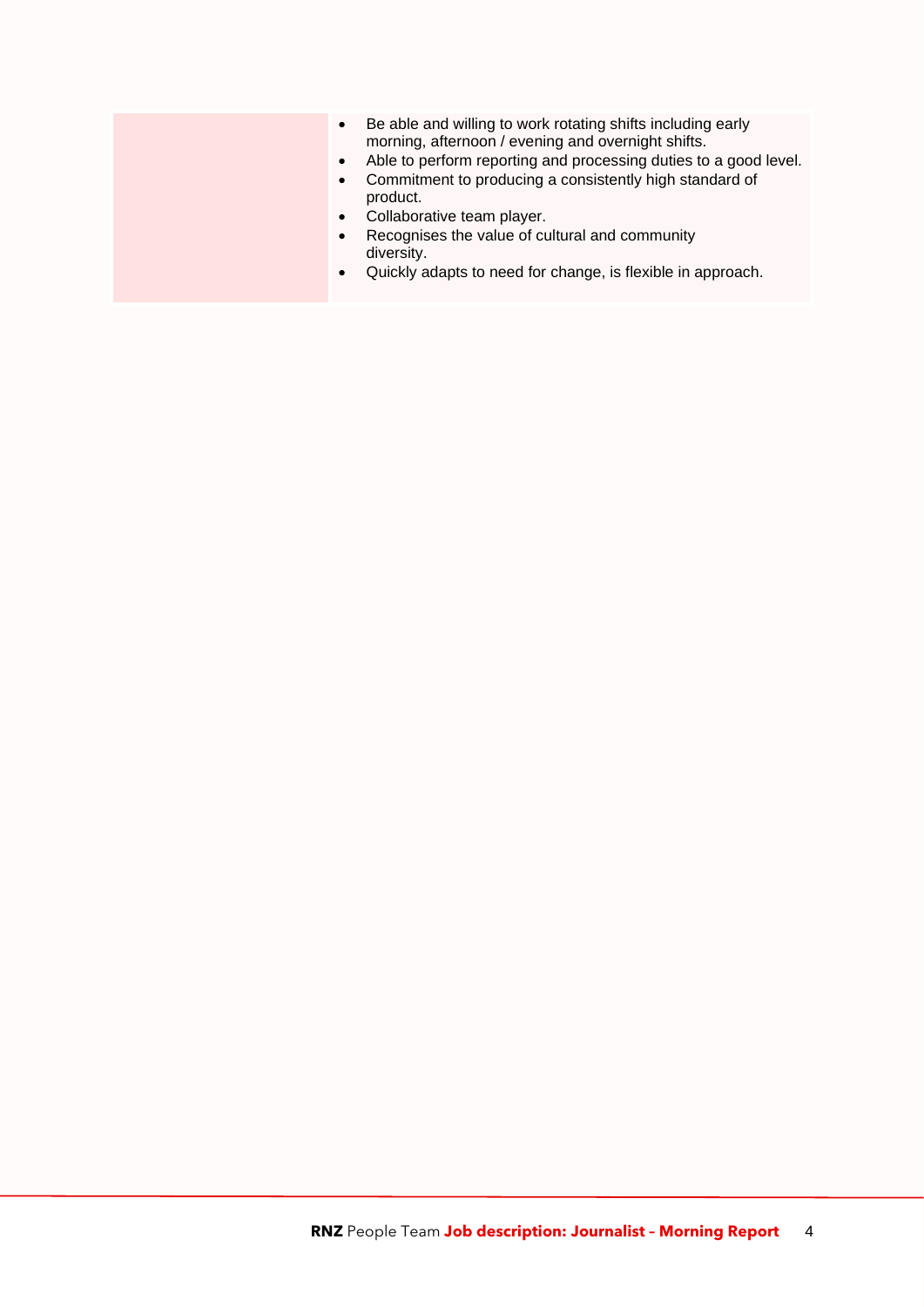

# **Te Ahurea – Our Culture**

### **RNZ Attitudes**

RNZ Attitudes are all about how we work. These attitudes are how we demonstrate our culture through our everyday actions, behaviour and decisions. They drive how we do things, what we value and what's expected of us. They exist so that RNZ is a culture for everyone to enjoy and flourish in.



way to make things happen. We learn best by doing. We believe that trying and failing is better than not trying at all.

tasks with energy and creativity. We try new things, we evolve and we move fast.

we extend love and compassion to others and nurture relationships. We have collective strength and cherish individuality.